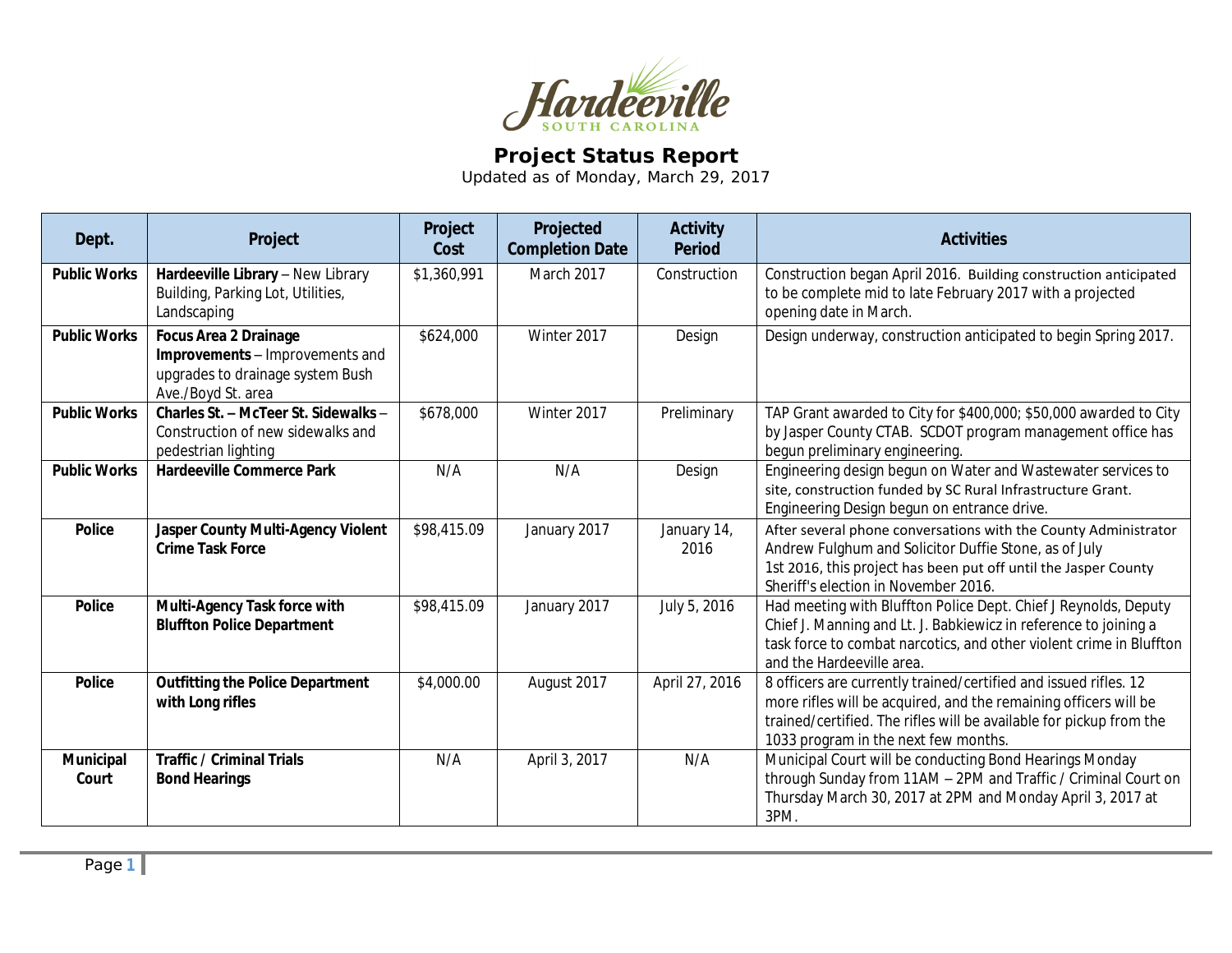

## **Project Status Report**

Updated as of Monday, March 29, 2017

| Dept.                              | Project                                                                                                    | Project<br>Cost                 | Projected<br><b>Completion Date</b> | <b>Activity</b><br><b>Period</b>                                                  | <b>Activities</b>                                                                                                                                                                                                           |
|------------------------------------|------------------------------------------------------------------------------------------------------------|---------------------------------|-------------------------------------|-----------------------------------------------------------------------------------|-----------------------------------------------------------------------------------------------------------------------------------------------------------------------------------------------------------------------------|
| Planning and<br>Development        | Ardmore New River Apartments -<br>248 units located on Argent Blvd. at<br>New River Parkway                | N/A                             | Undetermined                        | In review by<br>state                                                             | Development permit will be issued as soon as approvals come<br>back from state. Site work may begin. Then application for<br>building permits to be reviewed and issued.                                                    |
| Planning and<br>Development        | <b>Hilton Head Lakes Clubhouse and</b><br>new residential phase on north side                              | N/A                             | Undetermined                        | Development<br>Permit Review                                                      | SRC was held on 2/24/16 - waiting on resubmission. Building<br>plans on clubhouse expected next week. 65 new residential lots<br>and 4,400+ square-foot golf clubhouse plus amenities.                                      |
| Planning and<br><b>Development</b> | <b>Natural Gas Extension to Exit 5</b>                                                                     | Not known<br>at this time       | Undetermined                        | Coordinating<br>with SCE&G                                                        | Surveys to local business owners are completed. Staff meeting<br>with SCE&G on process and next steps in early March.                                                                                                       |
| <b>Planning and</b><br>Development | Boundary and Annexation Survey-<br>Preparation for 2020 Census                                             | N/A                             | 2017                                | Rec'd software<br>from US Census<br>Bureau - staff<br>beginning<br>implementation | Staff working on inputting all information into new software and<br>preparing all files for transmittal to Bureau, to ensure that all<br>annexations/citizens be included in new count.                                     |
| <b>Planning and</b><br>Development | <b>Royal Live Oaks Academy</b>                                                                             | N/A                             | 2017                                | Development<br>Permit Review                                                      | Waiting on resubmission in order to finalize site plan.                                                                                                                                                                     |
| <b>Fire</b>                        | <b>AFG Grant</b>                                                                                           | \$4729.50<br><b>Grant Match</b> | Spring 2017                         | Awarded                                                                           | EMT training completed. Preparing for implementation.                                                                                                                                                                       |
| Fire                               | <b>Strategic Plan</b>                                                                                      | \$0                             | Fall 2017                           | Project<br>Organization                                                           | SWOC analysis completed.                                                                                                                                                                                                    |
| Parks and<br>Recreation            | <b>Millstone Landing Master Plan</b>                                                                       | \$40,000                        | <b>Fall 2017</b>                    | Reissuing RFP                                                                     | We did not receive enough quality RFPs to feel comfortable<br>awarding this project, therefore we will be reissuing the RFP by<br>the end of March 2017.                                                                    |
| Parks and<br>Recreation            | Synthetic Turf Field - Changing of<br>current "football" field to a multi-<br>purpose synthetic turf field | \$600,000                       | August 1, 2017                      | Pre-<br>construction;<br>permitting                                               | We are currently awaiting permitting from the South Carolina<br>Department of Health and Environmental control (SC-DHEC). As<br>soon as all permitting is secured we will be beginning the<br>construction of this project. |